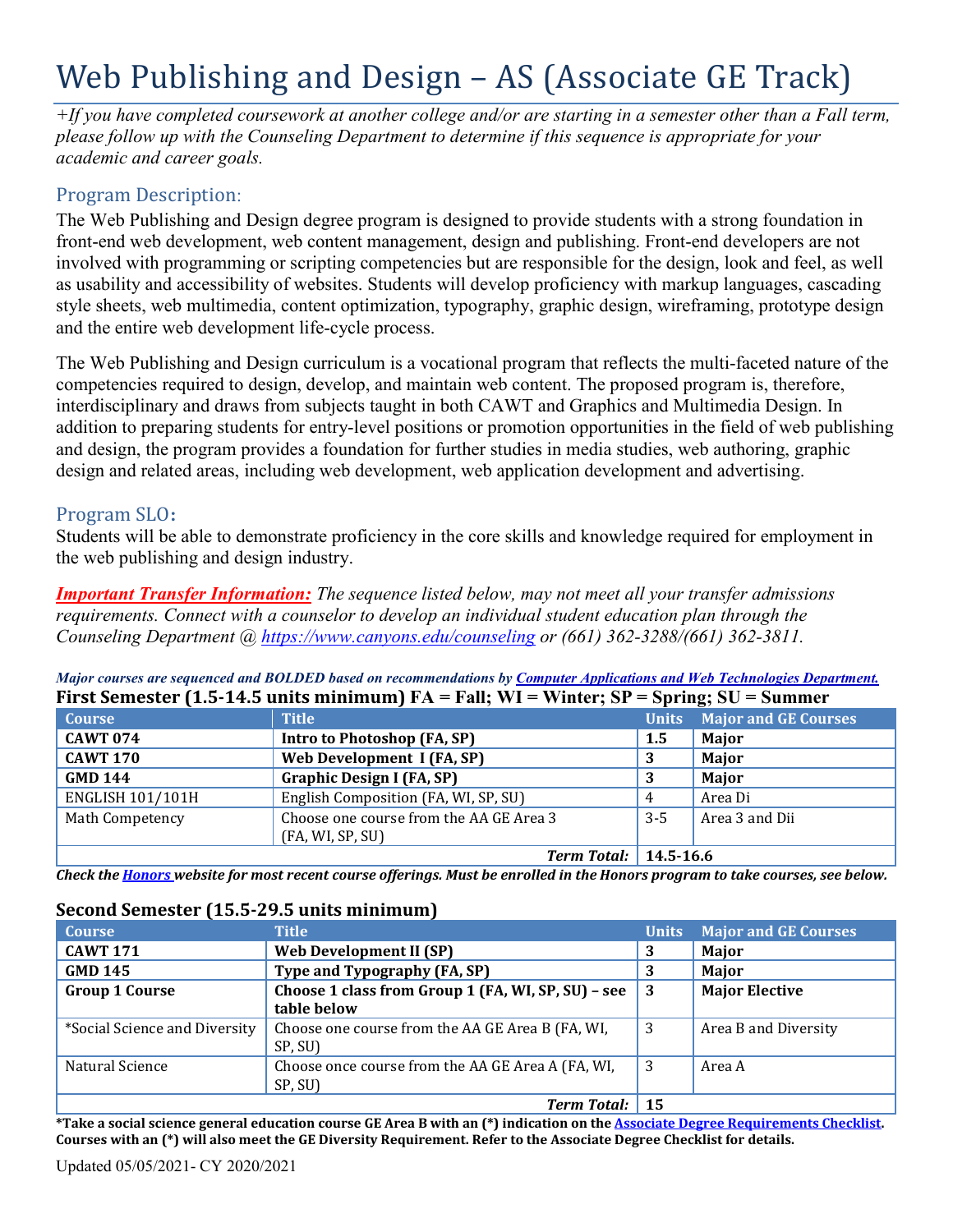### **Intersession II (30.5-34 units minimum)**

| <b>Course</b>   | Title                           |     | Units Major and GE Courses |
|-----------------|---------------------------------|-----|----------------------------|
| <b>CAWT 174</b> | Web Prototyping and Images (SU) |     | Maior                      |
| <b>CAWT 082</b> | Adobe Acrobat (SU)              | 1.5 | <b>Maior</b>               |
|                 | Term Total: 4.5                 |     |                            |

### **Third Semester (35-46 units minimum)**

| <b>Course</b>                                    | Title                                                                                                                              | <b>Units</b> | <b>Major and GE Courses</b>  |
|--------------------------------------------------|------------------------------------------------------------------------------------------------------------------------------------|--------------|------------------------------|
| <b>CAWT 173</b>                                  | Web Development: Dreamweaver (FA)                                                                                                  | 3            | <b>Major</b>                 |
| <b>GMD 177</b>                                   | <b>Web Page Design (FA, SU)</b>                                                                                                    | 3            | Major                        |
| <b>Group 1 Course</b>                            | Choose 1 class from Group 1 (FA, WI, SP, SU) - see<br>table below                                                                  | 3            | <b>Major Elective</b>        |
| American Institutions -<br>Choose Option I or II | Complete first course in chosen option - (note: must<br>take both classes within one option) (FA, WI, SP, SU)<br>- see table below | 3            | <b>American Institutions</b> |
|                                                  | <b>Term Total:</b>                                                                                                                 |              |                              |

## **Intersession II (47-49 units minimum)**

| <b>Course</b>  | Title                                                             | Units Major and GE Courses |
|----------------|-------------------------------------------------------------------|----------------------------|
| Group 1 Course | Choose 1 class from Group 1 (FA, WI, SP, SU) -<br>see table below | <b>Maior Elective</b>      |
|                | <b>Term Total:</b> 3                                              |                            |

## **Fourth Semester (50-60.5 units minimum)**

| <b>Course</b>                | <b>Title</b>                                      | <b>Units</b> | <b>Major and GE Courses</b> |
|------------------------------|---------------------------------------------------|--------------|-----------------------------|
| <b>CAWT 076</b>              | Intro to WordPress (FA, SP)                       | 1.5          | <b>Major Course</b>         |
| <b>Group 1 Course</b>        | Choose 1 class from Group 1 (FA, WI, SP, SU) -    | $1 - 4$      | <b>Major Elective</b>       |
| <b>Department Recommends</b> | see table below -Department HIGHLY                |              |                             |
| Internship Experience:       | <b>Recommends Cooperative Work Experience</b>     |              |                             |
| $*CWE$ 186 CAWT or           | <b>Education (FA WI, SP, SU)</b>                  |              |                             |
| <i>*CWE 188 CAWT</i>         |                                                   |              |                             |
| American Institutions        | Complete second course in chosen option - (note:  | 3            | American Institutions       |
|                              | must take both classes within one option) - see   |              |                             |
|                              | table below                                       |              |                             |
| Arts Course                  | Choose one course from the AA GE Area C (FA, WI,  | 3            | Area C                      |
|                              | SP, SU)                                           |              |                             |
| PE/Wellness                  | Take a three unit Health Science 100, 150, or 243 | 3            | Area F                      |
|                              | (FA, WI, SP, SU)                                  |              |                             |
|                              | <b>Term Total: 11.5-14.5</b>                      |              |                             |

**\*Visit th[e Internship Website t](https://www.canyons.edu/studentservices/internships/index.php)o learn more about internship opportunities and to register with JobSpeaker, the job and internship database.**

**Total Units: 60.5+**

# **Group 1: Select ten units from the following:**

| <b>CAWT 115</b>    | <b>Business English (WI, SU)</b>                                 |     |
|--------------------|------------------------------------------------------------------|-----|
| <b>CAWT 116</b>    | <b>Business Communication (FA, WI, SP, SU)</b>                   |     |
| <b>CAWT 160</b>    | <b>Microsoft Access I (WI,SP)</b>                                |     |
| <b>CAWT 161</b>    | <b>Microsoft Access II (SU)</b>                                  |     |
| NETECH 151         | <b>Introduction to Network (FA)</b>                              | 3.5 |
| <b>CMPSCI 111</b>  | Introduction to Algorithms and Programming/Java (FA, SP, SU)     |     |
| <b>CMPSCI 111L</b> | Introduction to Algorithms and Programming/Java Lab (FA, SP, SU) |     |
| <b>CMPSCI 132</b>  | <b>Introduction to Programming</b>                               |     |
| <b>CMPSCI 190</b>  | Web Programming: Javascript (FA, SP, SU)                         |     |
| <b>CMPSCI 192</b>  | PHP Programming (FA, SP)                                         | 3   |
| <b>CMPSCI 235</b>  | <b>C</b> Programming (FA)                                        |     |

Updated 05/05/2021- CY 2020/2021